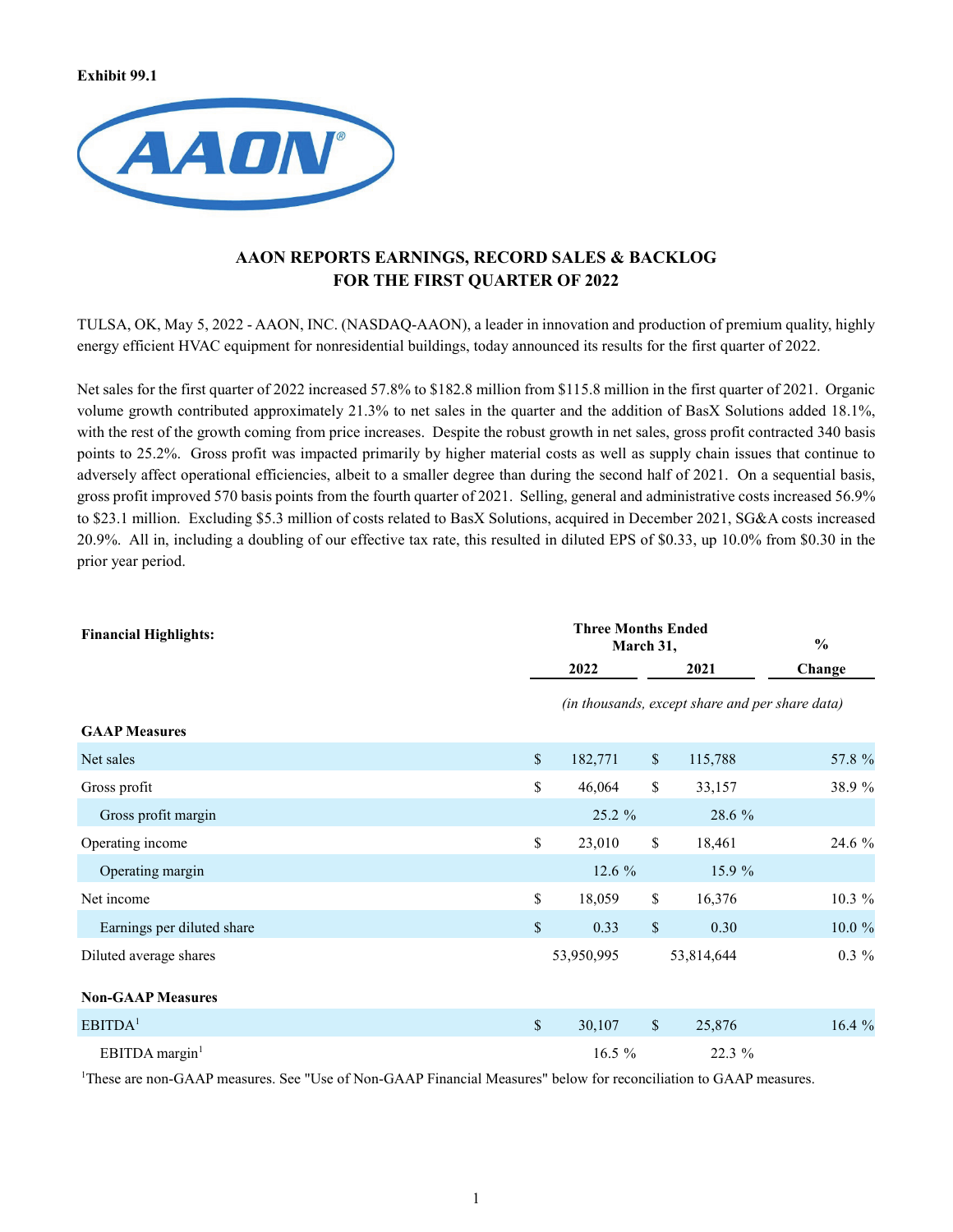#### **Backlog**

|                | March 31,<br>December 31,<br>2022<br>2021 |   |         | March 31,<br>2021 |        |  |
|----------------|-------------------------------------------|---|---------|-------------------|--------|--|
| (in thousands) |                                           |   |         |                   |        |  |
| S              | 461,400                                   | S | 260,164 |                   | 96,733 |  |

The Company finished the first quarter of 2022 with a record backlog of \$461.4 million, up 377.0% from \$96.7 million a year ago, and up 77.3% from \$260.2 million at the end of the fourth quarter of 2021. Excluding BasX Solutions' backlog, organic backlog was also a record, up 305.0% from the prior year quarter.

As of March 31, 2022, the Company had cash and cash equivalents of \$5.6 million and total debt of \$65.0 million. Rebecca Thompson, CFO, commented, "Within the quarter, we drew down \$25.0 million from our line of credit to finance investments in working capital and capital expenditures. We are investing in working capital to facilitate the robust growth we are experiencing, while overcoming supply chain issues and inflation. Capital expenditures, which we continue to expect will be \$100.4 million for 2022, are mostly investments to increase manufacturing capacity."

Ms. Thompson continued, "Our balance sheet remains in a very strong position. At the end of the first quarter, our leverage ratio was 0.63. In Q2, we expect to close on the \$22.0 million purchase of real estate related to the acquisition of BasX Solutions which will increase debt modestly in the second quarter. However, we anticipate cash flow will improve in the second half of the year, allowing us to start reducing net debt by year-end. Overall, we are very comfortable with our financial position and liquidity, and we will continue to invest in our long-term growth plans."

Gary Fields, President and CEO, stated, "I am very pleased with the growth we continue to see in our backlog. New bookings in the first quarter grew organically year over year 150%, marking an acceleration from the robust growth we were already experiencing in recent quarters. I was especially glad to see this considering the year over year comparison in bookings in the first quarter was our toughest comparison in two years. We are clearly taking market share. Many factors are playing a role in this success, including our highly attractive lead times, which have provided us with a big advantage in the current market that continues to experience severe supply pressures."

Mr. Fields continued, "Our lead times are a testament to how well we have managed our operations through a very challenging environment. While supply chain issues have eased some, they remain a day-to-day issue. The investments we have made in our facilities, our people and our operations led to record production rates and net sales in the first quarter. This has helped us manage our order book on a timely basis and maintain competitive lead times."

Mr. Fields continued, "I was also pleased to see our margins improve in the first quarter after experiencing such a difficult fourth quarter of 2021. Gross margins were still below our target of 28%-32%, but we are managing well through the supply chain difficulties and we maintain a disciplined pricing strategy to offset inflationary headwinds. As a result, we continue to believe we are on track to return to target margins later this year. We anticipate net sales, margin and earnings will improve throughout 2022."

Mr. Fields concluded, "Long-term, we are very optimistic with the Company's outlook. The innovations of our customized product offering combined with our advanced manufacturing process and strong independent sales channel fully support the secular market trends related to decarbonization and indoor air quality. Our recent acquisition of BasX Solutions is also an integral component to our long-term strategy. Since acquiring the business nearly five months ago, backlog at BasX has nearly doubled and new bookings are up significantly from a year ago. The pipeline of construction projects for BasX's data center and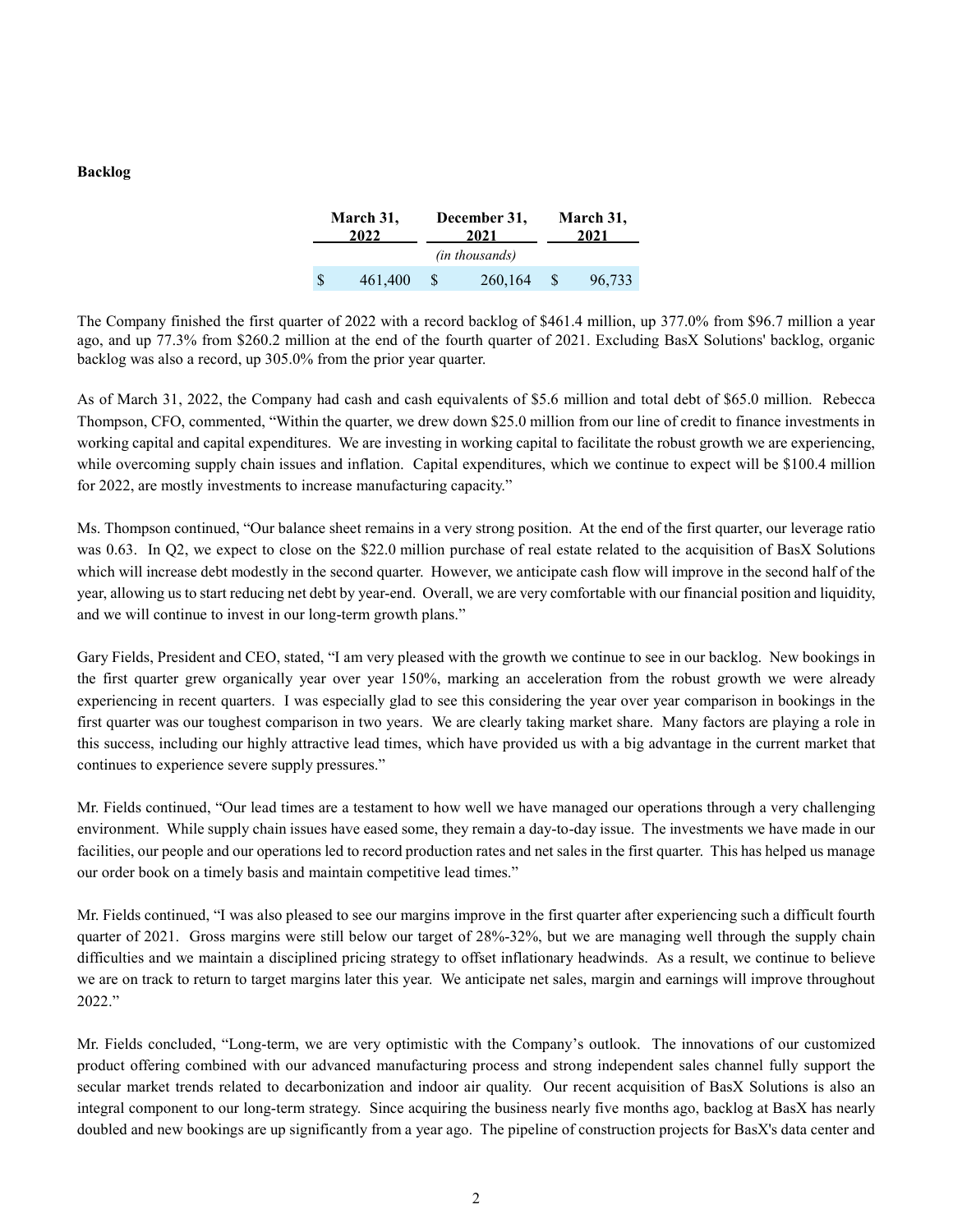cleanroom end-markets is immense. We have also learned the revenue synergies related to the acquisition are greater than we initially estimated. Overall, the fundamentals of the Company have never been better."

The Company will host a conference call and webcast today at 5:15 P.M. ET to discuss the first quarter 2022 results and outlook. The conference call will be accessible via a dial-in for those who wish to participate in Q&A as well as a listen-only webcast. To access either mode, register at https://connect.beacon360.com/ses/RWuvrKRXN7eRHOe6k-3uyQ~~. After registering, participants will receive an email with instructions on how to access the dial-in and webcast. On the next business day following the call, a replay of the call will be available on the Company's website at https://AAON.com/Investors.

### **About AAON**

AAON, Inc. is engaged in the engineering, manufacturing, marketing and sale of air conditioning and heating equipment consisting of standard, semi-custom and custom rooftop units, data center cooling systems, cleanroom systems, chillers, packaged outdoor mechanical rooms, air handling units, makeup air units, energy recovery units, condensing units, geothermal/water-source heat pumps, coils and controls. Since the founding of AAON in 1988, AAON has maintained a commitment to design, develop, manufacture and deliver heating and cooling products to perform beyond all expectations and demonstrate the value of AAON to our customers. For more information, please visit www.AAON.com.

### **Forward-Looking Statements**

Certain statements in this news release may be "forward-looking statements" within the meaning of Section 27A of the Securities Act of 1933. Statements regarding future prospects and developments are based upon current expectations and involve certain risks and uncertainties that could cause actual results and developments to differ materially from the forward-looking statements.

**Contact Information** Joseph Mondillo Director of Investor Relations Phone: (617) 877-6346 Email: joseph.mondillo@aaon.com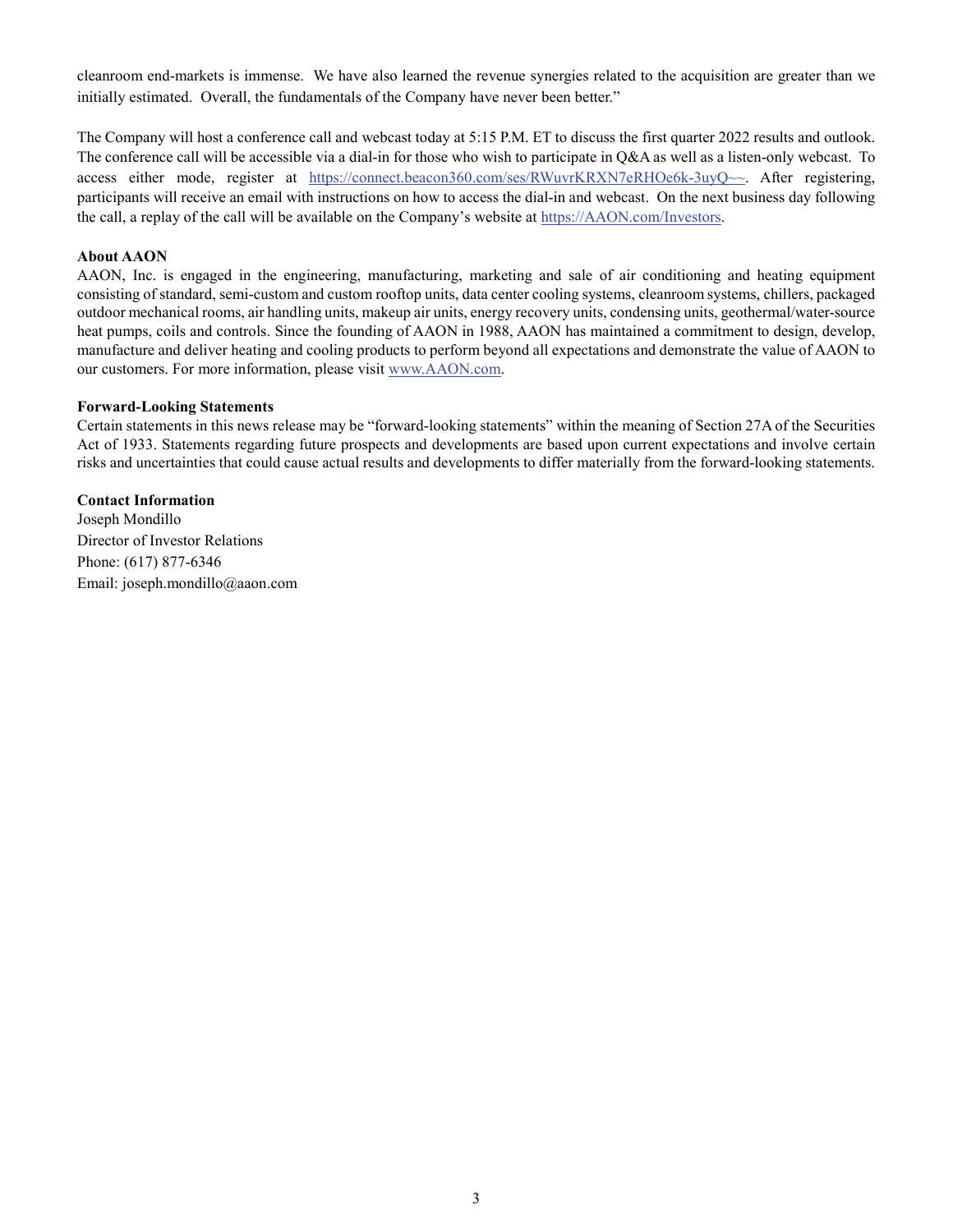### **AAON, Inc. and Subsidiaries Consolidated Statements of Income (Unaudited)**

|                                              |                                     | <b>Three Months Ended</b><br>March 31,             |            |  |  |
|----------------------------------------------|-------------------------------------|----------------------------------------------------|------------|--|--|
|                                              | 2022                                |                                                    | 2021       |  |  |
|                                              |                                     | (in thousands, except share and per<br>share data) |            |  |  |
| Net sales                                    | \$<br>182,771                       | $\mathbf S$                                        | 115,788    |  |  |
| Cost of sales                                | 136,707                             |                                                    | 82,631     |  |  |
| Gross profit                                 | 46,064                              |                                                    | 33,157     |  |  |
| Selling, general and administrative expenses | 23,056                              |                                                    | 14,696     |  |  |
| Gain on disposal of assets                   | (2)                                 |                                                    |            |  |  |
| Income from operations                       | 23,010                              |                                                    | 18,461     |  |  |
| Interest (expense) income, net               | (190)                               |                                                    | 3          |  |  |
| Other income, net                            | 21                                  |                                                    | 17         |  |  |
| Income before taxes                          | 22,841                              |                                                    | 18,481     |  |  |
| Income tax provision                         | 4,782                               |                                                    | 2,105      |  |  |
| Net income                                   | $\boldsymbol{\mathsf{S}}$<br>18,059 | <sup>S</sup>                                       | 16,376     |  |  |
| Earnings per share:                          |                                     |                                                    |            |  |  |
| <b>Basic</b>                                 | \$<br>0.34                          |                                                    | 0.31       |  |  |
| Diluted                                      | \$<br>0.33                          |                                                    | 0.30       |  |  |
| Weighted average shares outstanding:         |                                     |                                                    |            |  |  |
| Basic                                        | 52,613,232                          |                                                    | 52,293,464 |  |  |
| Diluted                                      | 53,950,995                          |                                                    | 53,814,644 |  |  |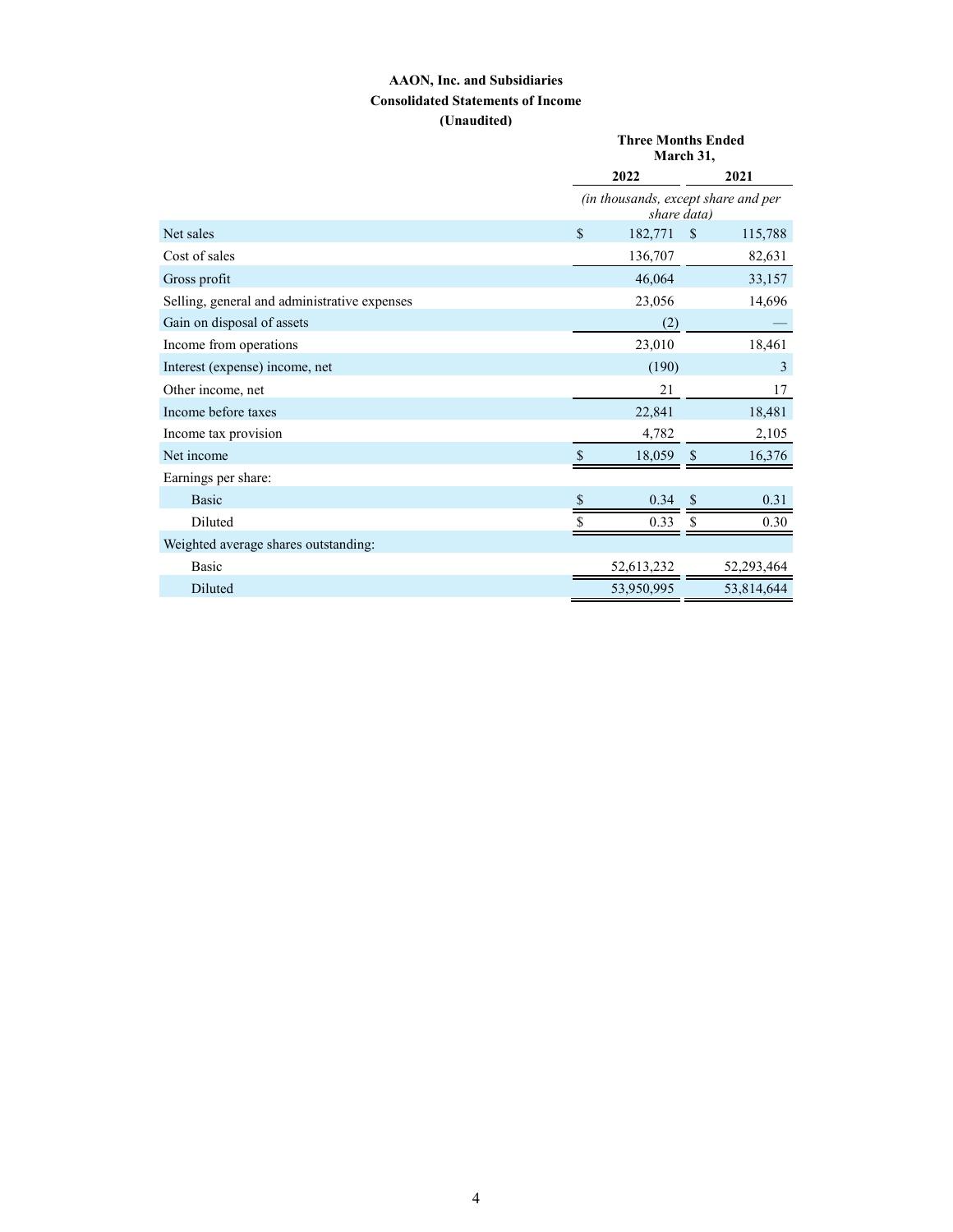## **AAON, Inc. and Subsidiaries Consolidated Balance Sheets**

**(Unaudited)**

|                                                                                                                                                             | March 31, 2022            |         | December 31, 2021<br>(in thousands, except share and per share data) |  |
|-------------------------------------------------------------------------------------------------------------------------------------------------------------|---------------------------|---------|----------------------------------------------------------------------|--|
| <b>Assets</b>                                                                                                                                               |                           |         |                                                                      |  |
| Current assets:                                                                                                                                             |                           |         |                                                                      |  |
| Cash and cash equivalents                                                                                                                                   | $\boldsymbol{\mathsf{S}}$ | 5,633   | \$<br>2,859                                                          |  |
| Restricted cash                                                                                                                                             |                           | 595     | 628                                                                  |  |
| Accounts receivable, net of allowance for credit losses of \$837 and \$549,<br>respectively                                                                 |                           | 113,736 | 70,780                                                               |  |
| Income tax receivable                                                                                                                                       |                           | 2,092   | 5,723                                                                |  |
| Inventories, net                                                                                                                                            |                           | 146.091 | 130,270                                                              |  |
| Contract assets                                                                                                                                             |                           | 10,001  | 5,749                                                                |  |
| Prepaid expenses and other                                                                                                                                  |                           | 5,548   | 2,071                                                                |  |
| Total current assets                                                                                                                                        |                           | 283,696 | 218,080                                                              |  |
| Property, plant and equipment:                                                                                                                              |                           |         |                                                                      |  |
| Land                                                                                                                                                        |                           | 5,016   | 5,016                                                                |  |
| <b>Buildings</b>                                                                                                                                            |                           | 139,089 | 135,861                                                              |  |
| Machinery and equipment                                                                                                                                     |                           | 326,306 | 318,259                                                              |  |
| Furniture and fixtures                                                                                                                                      |                           | 23,817  | 23,072                                                               |  |
| Total property, plant and equipment                                                                                                                         |                           | 494,228 | 482,208                                                              |  |
| Less: Accumulated depreciation                                                                                                                              |                           | 227,858 | 224,146                                                              |  |
| Property, plant and equipment, net                                                                                                                          |                           | 266,370 | 258,062                                                              |  |
| Intangible assets, net                                                                                                                                      |                           | 67,310  | 70,121                                                               |  |
| Goodwill                                                                                                                                                    |                           | 81,892  | 85,727                                                               |  |
| Right of use assets                                                                                                                                         |                           | 16,862  | 16,974                                                               |  |
| Other long-term assets                                                                                                                                      |                           | 1,328   | 1,216                                                                |  |
| Total assets                                                                                                                                                | \$                        | 717,458 | 650,180<br>$\mathbb{S}$                                              |  |
|                                                                                                                                                             |                           |         |                                                                      |  |
| <b>Liabilities and Stockholders' Equity</b>                                                                                                                 |                           |         |                                                                      |  |
| Current liabilities:                                                                                                                                        |                           |         |                                                                      |  |
| Accounts payable                                                                                                                                            | $\mathbb{S}$              | 35,796  | $\mathcal{S}$<br>29,020                                              |  |
| <b>Accrued</b> liabilities                                                                                                                                  |                           | 52,890  | 50,206                                                               |  |
| Contract liabilities                                                                                                                                        |                           | 25,540  | 7,542                                                                |  |
| Total current liabilities                                                                                                                                   |                           | 114,226 | 86,768                                                               |  |
| Revolving credit facility, long-term                                                                                                                        |                           | 65,000  | 40,000                                                               |  |
| Deferred tax liabilities                                                                                                                                    |                           | 32,966  | 31,993                                                               |  |
| Other long-term liabilities                                                                                                                                 |                           | 18,693  | 18,843                                                               |  |
| New market tax credit obligation                                                                                                                            |                           | 6,417   | 6,406                                                                |  |
| Commitments and contingencies                                                                                                                               |                           |         |                                                                      |  |
| Stockholders' equity:                                                                                                                                       |                           |         |                                                                      |  |
| Preferred stock, \$.001 par value, 5,000,000 shares authorized, no shares issued                                                                            |                           |         |                                                                      |  |
| Common stock, \$.004 par value, 100,000,000 shares authorized, 53,065,081 and<br>52,527,985 issued and outstanding at March 31, 2022 and December 31, 2021, |                           | 212     | 210                                                                  |  |
| respectively<br>Additional paid-in capital                                                                                                                  |                           | 77,574  | 81,654                                                               |  |
| Retained earnings                                                                                                                                           |                           | 402,370 | 384,306                                                              |  |
| Total stockholders' equity                                                                                                                                  |                           | 480,156 | 466,170                                                              |  |
|                                                                                                                                                             |                           |         |                                                                      |  |
| Total liabilities and stockholders' equity                                                                                                                  |                           | 717,458 | \$<br>650,180                                                        |  |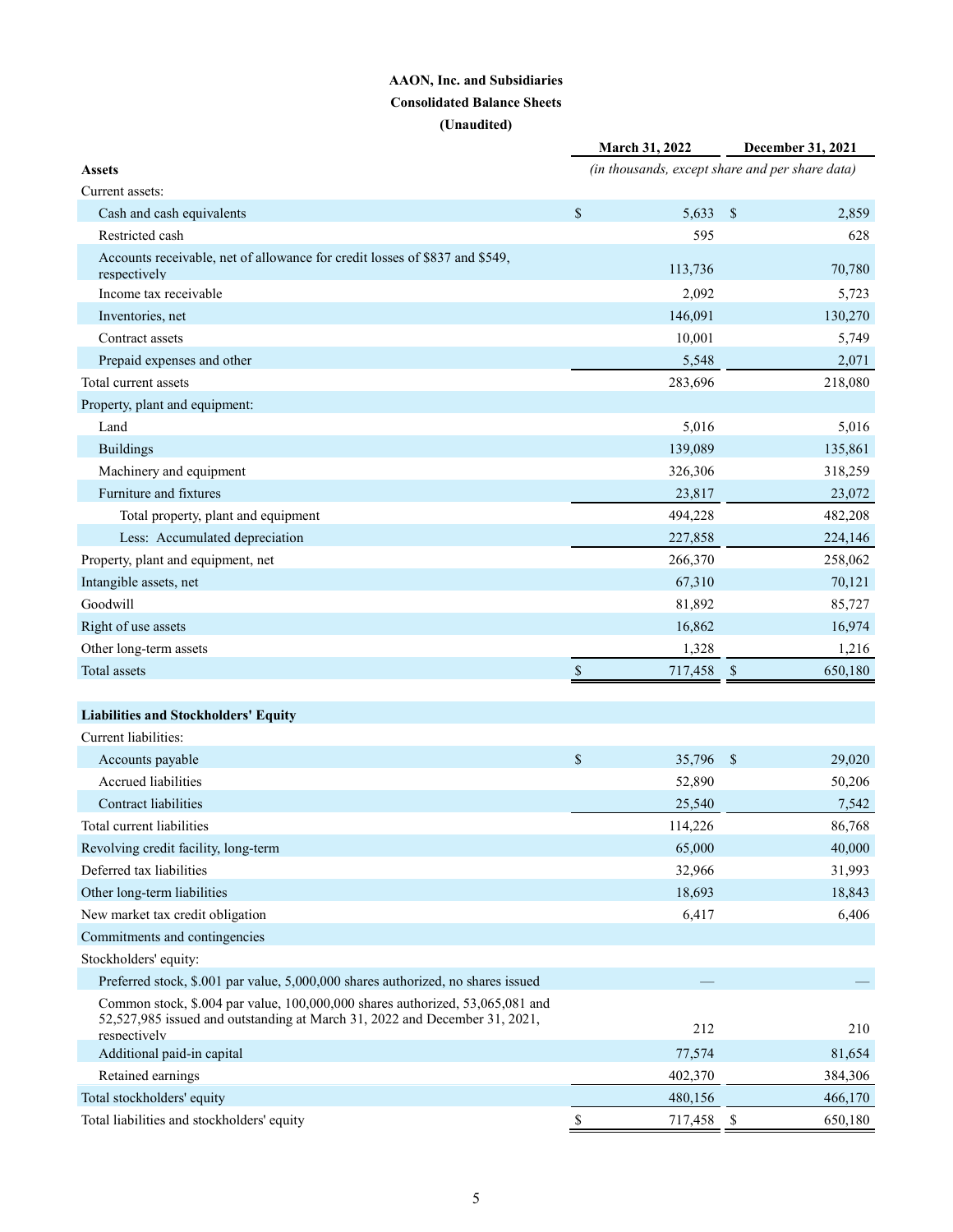### **AAON, Inc. and Subsidiaries Consolidated Statements of Cash Flows (Unaudited)**

|                                                                                                |                    | <b>Three Months Ended</b><br>March 31, |           |  |  |
|------------------------------------------------------------------------------------------------|--------------------|----------------------------------------|-----------|--|--|
|                                                                                                | 2022               |                                        | 2021      |  |  |
| <b>Operating Activities</b>                                                                    |                    | (in thousands)                         |           |  |  |
| Net income                                                                                     | \$                 | 18,059 \$                              | 16,376    |  |  |
| Adjustments to reconcile net income to net cash (used in) provided by operating<br>activities: |                    |                                        |           |  |  |
| Depreciation and amortization                                                                  |                    | 7.076                                  | 7.398     |  |  |
| Amortization of debt issuance cost                                                             |                    | 11                                     | 10        |  |  |
| Amortization of right of use assets                                                            |                    | 67                                     |           |  |  |
| Provision for (recovery of) credit losses on accounts receivable, net of adjustments           |                    | 288                                    | (13)      |  |  |
| Provision for (recovery of) excess and obsolete inventories                                    |                    | 220                                    | (194)     |  |  |
| Share-based compensation                                                                       |                    | 3.112                                  | 2,761     |  |  |
| Gain on disposition of assets                                                                  |                    | (2)                                    |           |  |  |
| Foreign currency transaction gain                                                              |                    | (9)                                    | (8)       |  |  |
| Interest income on note receivable                                                             |                    | (6)                                    | (6)       |  |  |
| Deferred income taxes                                                                          |                    | 973                                    | 4,658     |  |  |
| Changes in assets and liabilities:                                                             |                    |                                        |           |  |  |
| Accounts receivable                                                                            |                    | (43,244)                               | (5,179)   |  |  |
| Income tax receivable                                                                          |                    | 3,631                                  | (2,766)   |  |  |
| Inventories                                                                                    |                    | (16,041)                               | (1,627)   |  |  |
| Contract assets                                                                                |                    | (4,252)                                |           |  |  |
| Prepaid expenses and other                                                                     |                    | (3,588)                                | 108       |  |  |
| Accounts payable                                                                               |                    | 6,325                                  | 4,904     |  |  |
| Contract liabilities                                                                           |                    | 17,998                                 |           |  |  |
| Deferred revenue                                                                               |                    | 68                                     | 2.358     |  |  |
| Accrued liabilities                                                                            |                    | 2,511                                  | 58        |  |  |
| Net cash (used in) provided by operating activities                                            |                    | (6, 803)                               | 28,838    |  |  |
| <b>Investing Activities</b>                                                                    |                    |                                        |           |  |  |
| Capital expenditures                                                                           |                    | (14,031)                               | (16, 404) |  |  |
| Cash paid in business combination, net of cash acquired                                        |                    | (249)                                  |           |  |  |
| Proceeds from sale of property, plant and equipment                                            |                    | $\overline{2}$                         |           |  |  |
| Principal payments from note receivable                                                        |                    | 14                                     | 14        |  |  |
| Net cash used in investing activities                                                          |                    | (14,264)                               | (16,390)  |  |  |
| <b>Financing Activities</b>                                                                    |                    |                                        |           |  |  |
| Borrowings under revolving credit facility                                                     |                    | 25,000                                 |           |  |  |
| Stock options exercised                                                                        |                    | 2,890                                  | 9,438     |  |  |
| Repurchase of stock                                                                            |                    | (3,278)                                | (5,185)   |  |  |
| Employee taxes paid by withholding shares                                                      |                    | (804)                                  | (1,217)   |  |  |
| Net cash provided by financing activities                                                      |                    | 23,808                                 | 3,036     |  |  |
| Net increase in cash, cash equivalents and restricted cash                                     |                    | 2,741                                  | 15,484    |  |  |
| Cash, cash equivalents and restricted cash, beginning of period                                |                    | 3,487                                  | 82,288    |  |  |
| Cash, cash equivalents and restricted cash, end of period                                      | $\mathbf{\hat{S}}$ | $6,228$ \$                             | 97,772    |  |  |